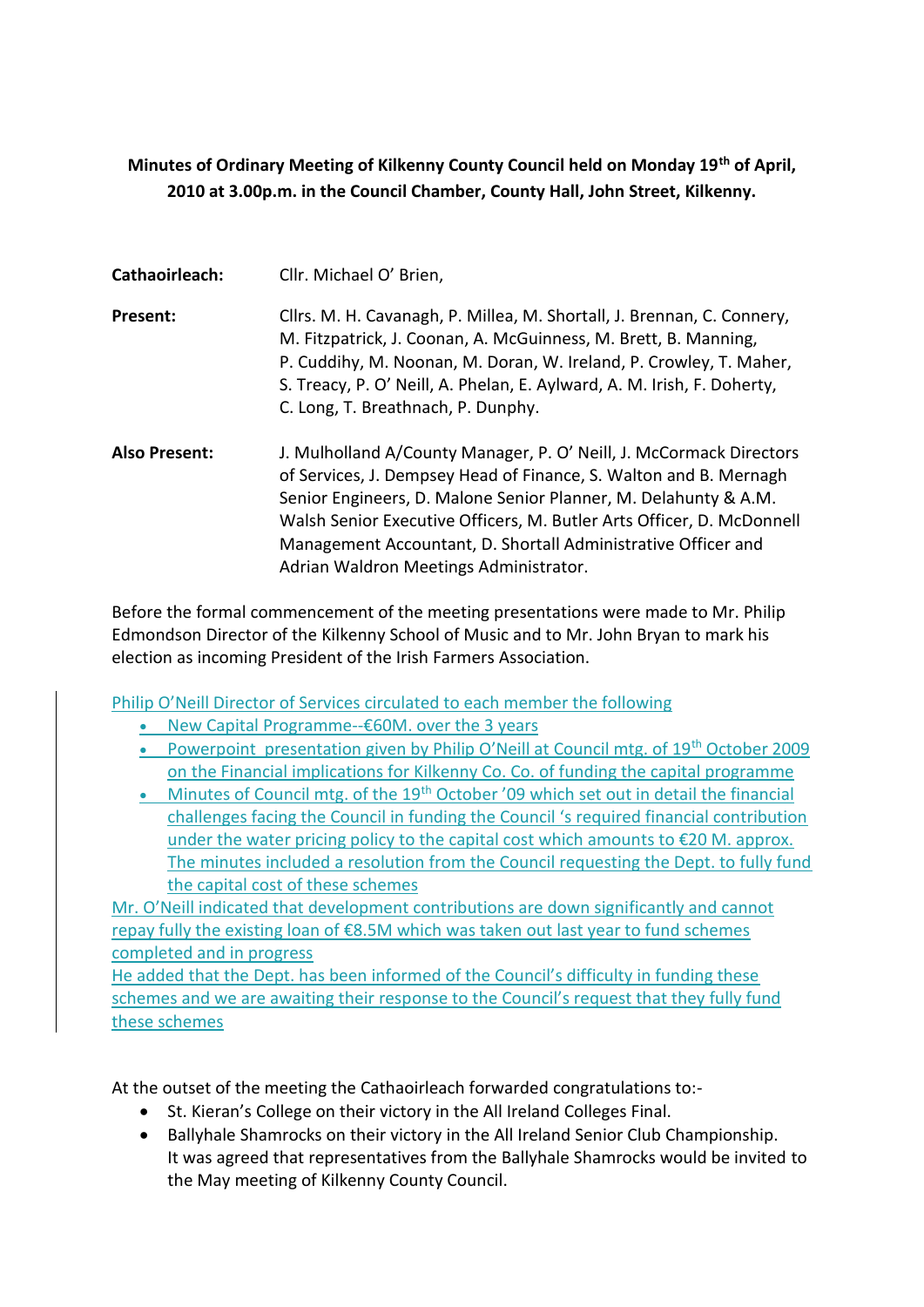- Congratulations were forwarded to the representatives from Kilkenny Water Safety who performed so well at 2 recent National events in Wexford and Limerick.
- Congratulations were sent to Anne Phelan on being selected as the Labour party's nomination for the next General Election. Members from all parties joined with the Cathaoirleach in offering congratulations to Cllr. Phelan.

The Cathaoirleach informed the meeting regarding his recent visit to New York at the invitation of the Kilkenny Association. He informed members that the trip had been very beneficial, particularly meetings which had taken place with Failte Ireland, the IDA and with the Kilkenny Association.

He noted to the meeting how delighted he was to take part in the recent commemoration of the parts played by Irish men and women in World War 1 and 2.

He offered best wishes to Dunamaggin National School who would be taking part in the fit factor competition.

John Mulholland Acting County Manager noted to members that a voluntary litter pick which would be taking place on the coming Wednesday evening at 6.30p.m. He also noted that there would be litter surveillance cameras on the roads leading in to the City for the summer. Cllr. Malcolm Noonan, as Mayor of Kilkenny City welcomed this initiative and commended the Tidy Towns Associations in the City & County.

The Cathaoirleach drew member's attention to the letter from the National Roads Authority accepting the delegation from Kilkenny County Council. It was agreed that a list of priorities would be drawn up before getting in contact with the National Roads Authority to formalise a date for receipt of this delegation.

It was proposed by Cllr. M.H. Cavanagh, Seconded by Cllr. C. Connery and resolved:- "That Kilkenny County Council write to the Minister for the Environment asking him to withdraw recent remarks which implied that all County Councils were part of a cartel with developers".

The Cathaoirleach welcomed the launch of the River Nore Heritage booklet.

The previous invitation to the winning Freshford Intermediate team was noted and it was agreed that same would take place during the Summer.

#### **Votes of Sympathy**

The Cathaoirleach was joined by members in offering a vote of sympathy to the County Manager on the recent death of his mother in law the late Mrs. Maebh Troy.

A Vote of Sympathy was offered to the large Polish community in Ireland following the death of their President and other prominent leaders in the recent tragic plane crash.

• The Doody Family, Ballincur, Mooncoin, Co. Kilkenny on the death of Nellie Doody.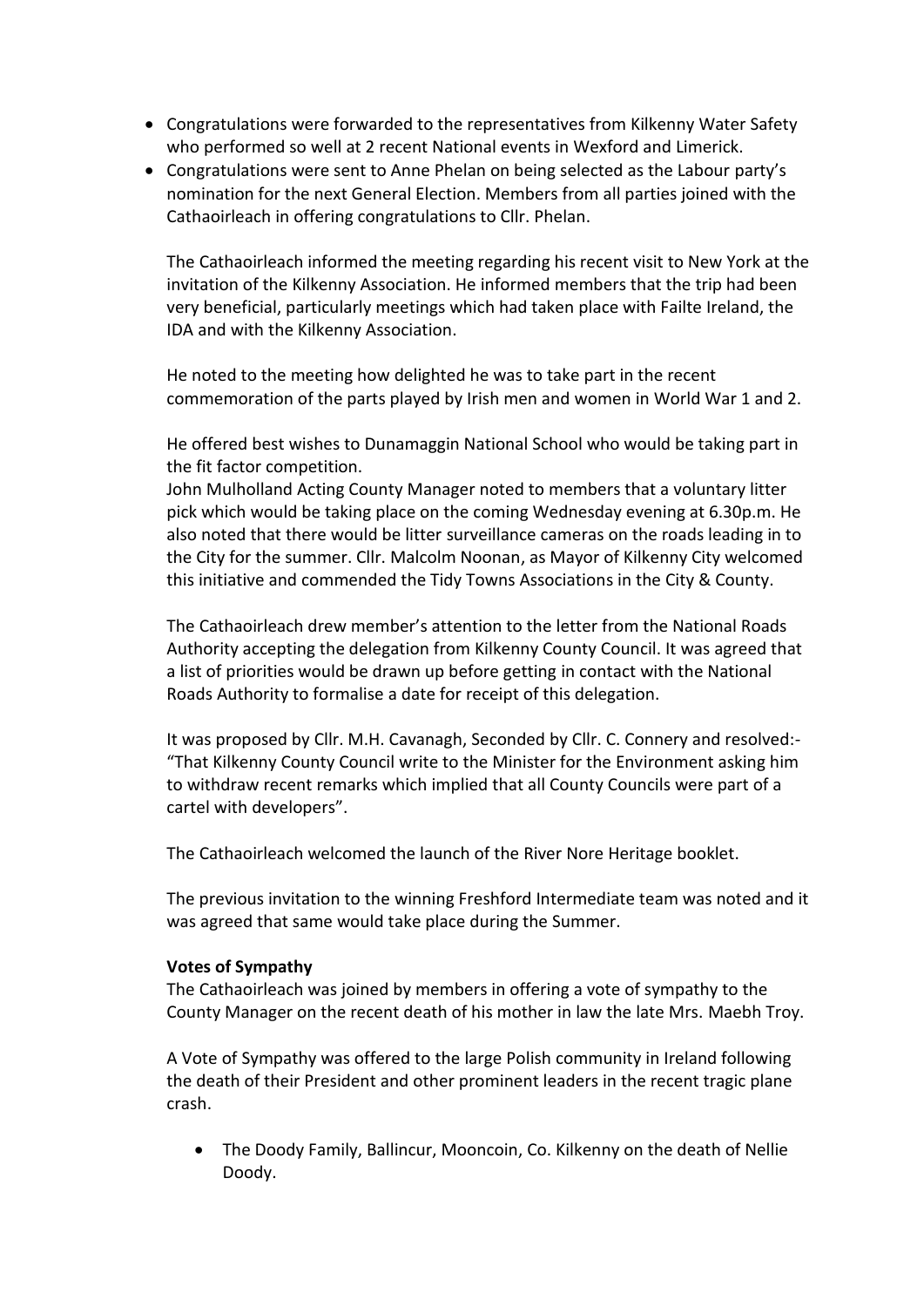- The Corcoran Family, Cloneen, Clogga, Mooncoin, Co. Kilkenny on the death of Eamon Corcoran.
- The Fahy Family, Cashel, Piltown, Co. Kilkenny on the death of Dick Fahy.
- The Presentation Convent Mooncoin on the death of Sr. Aloysius Lynch.
- The Dowling Family, Ballinlough, Carrigeen, Via Waterford, Co. Kilkenny on the death of Ger Dowling.
- Elsie Reid, Ballincur, Mooncoin, Co. Kilkenny on the death of Peter Reid.
- Yvonne Pheasey & Family, Ballinlough, Carrigeen, Via Waterford, Co. Kilkenny on the death of Mary Lennon.
- The Power Family, Inchacarron, Mullinavat, Co. Kilkenny on the death of Teresa Power.
- Mai Cummins, Turkstown, Piltown, Co. Kilkenny on the death of Patsy Cummins.
- Nicholas Kelly, Aylwardstown, Glenmore, Co. Kilkenny on the death of Jimmy Kelly.
- The Kelly Family, Ballygorey, Mooncoin, Co. Kilkenny on the death of Eily Simpson.
- Bernie Dempsey, Pleberstown, Thomastown, Co. Kilkenny on the death of Patrick Greene.
- William O' Keeffe, Smithstown, Thomastown, Co. Kilkenny on the death of Bridget O' Keeffe.
- Walter Walsh, Polerone, Mooncoin, Co. Kilkenny on the death of Maura Walsh.
- Frank Madigan, Ballydaw, Mullinavat, Co. Kilkenny on the death of Ann Madigan.
- The McGree Family, 37 Woodview, Freshford, Co. Kilkenny on the death of Peggy McGree.
- Kerri Bolger, Wollengrange, Bennettsbridge, Co. Kilkenny on the death of Dan Bolger.
- Paudie Lannon, 13A The Ring, Bennettsbridge, Co. Kilkenny on the death of Jim Lannon.
- Mrs. Nellie Grant & Family, Curraghmore, Slieverue, Co. Kilkenny on the death of James Grant.
- Nicholas Kelly & Family, Alywardstown House, Glenmore, Co. Kilkenny on the death of James Kelly.
- Michael Doherty & Family, Kilmacavogue, Glenmore, Co. Kilkenny on the death of Maria Doherty.

# **1. Confirmation of Minutes**

**(a)** Minutes of Ordinary Meeting of Kilkenny County Council held on Monday 15th of March, 2010

Proposed by Cllr. P. O'Neill, Seconded by Cllr. T. Maher:- "That the minutes of the Ordinary Meeting of Kilkenny County Council held on Monday 15<sup>th</sup> of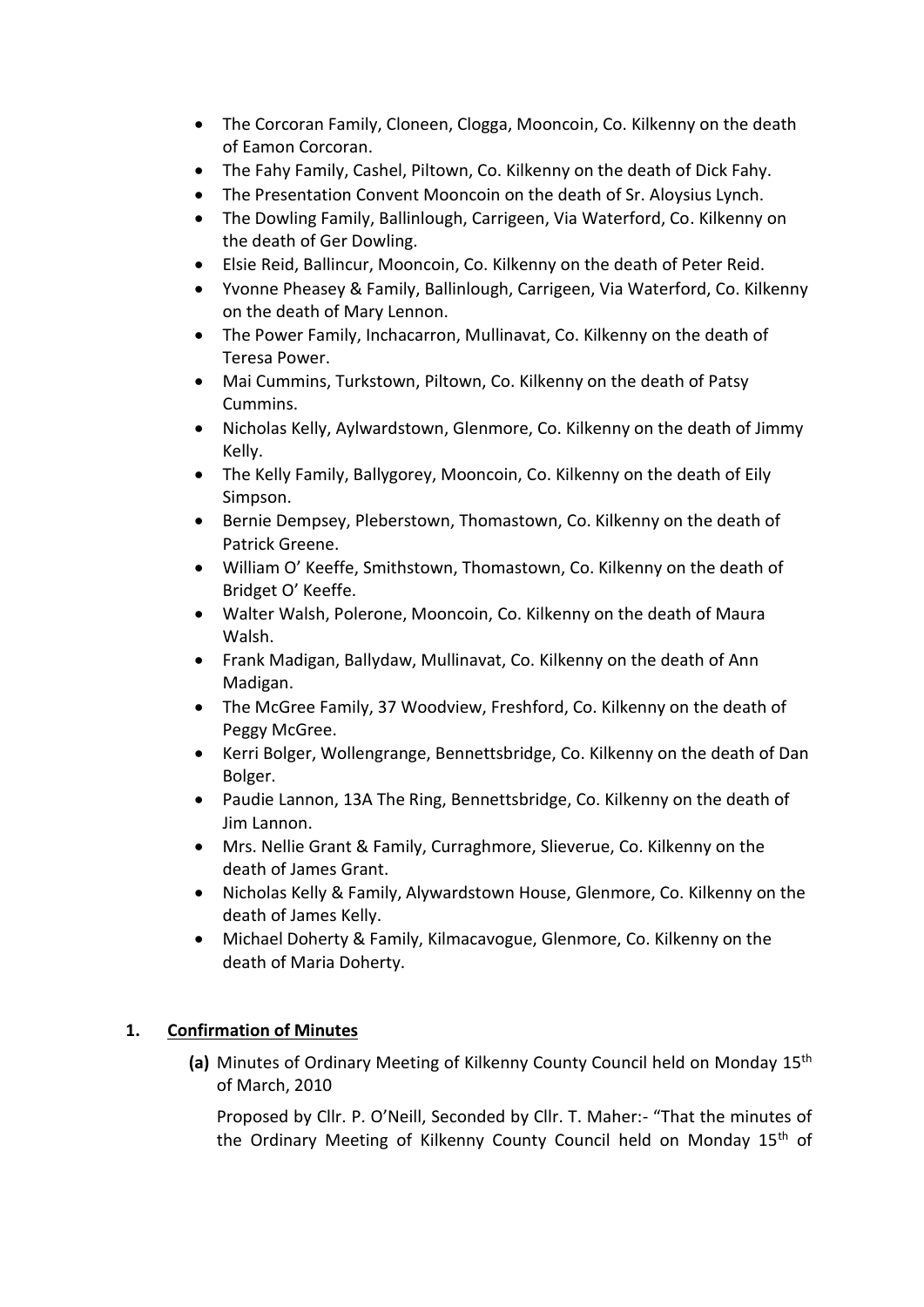March, 2010 copy of which had been circulated with the agenda be and are hereby approved."

The minutes were corrected to note that Cllr. Mary Hilda Cavanagh formally seconded the Notice of Motion proposed by Cllr. Pat Crowley supporting the idea of a Universal Health Care System.

- **(b)** Minutes of Kilkenny Electoral Area Meeting held on 8th February, 2010 Proposed by Cllr. J. Coonan, Seconded by Cllr. M. Brett:- "That the minutes of Kilkenny Electoral Area Meeting held on  $8<sup>th</sup>$  February, 2010 copy of which had been circulated with the agenda be and are hereby approved".
- **(c)** Minutes of Audit Committee Meeting held on 12th February, 2010 Proposed by Cllr. C. Connery, Seconded by Cllr. E. Aylward:- "That the minutes of the Audit Committee Meeting held on  $12<sup>th</sup>$  February, 2010 copy of which had been circulated with the agenda be and are hereby approved".
- **(d)** Minutes of Strategic Policy Committee 2 Infrastructure, Transportation, Water Services & Other Policy Issues held in County Hall on Wednesday  $31<sup>st</sup>$ March, 2010 Proposed by Cllr. P. Millea, Seconded by Cllr. M. Doran: - "That the Minutes of SPC 2 Infrastructure, Transportation, Water Services & Other Policy Issues held on Wednesday  $31<sup>st</sup>$  March, 2010 copy of which had been circulated with the agenda be and are hereby approved".
- **(e)** Minutes of SPC 3 Environmental Policy, Fire Services and Emergency Planning held on 7<sup>th</sup> April, 2010. Proposed by Cllr. T. Maher, Seconded by Cllr. J. Brennan:- That the minutes of SPC 3 Environmental Policy, Fire Services and Emergency Planning Meeting held on  $7<sup>th</sup>$  April, 2010 copy of which had been circulated with the agenda be and are hereby approved".

It was agreed that the resolution which was passed at the SPC meeting approving the adoption of the South East Basin River Management Plan 2009/2015 be taken in conjunction with item 2(h) as it appears on this agenda.

# **2. Business prescribed by Statute, Standing Orders or Resolutions of the Council.** - **Gnó forordaithe do réir Reachtaíochta, Orduithe Seasta, nó Rúin an Chomhairle.**

#### **(a) Housing Disposal – Tithíocht Díuscairt**

Proposed by Cllr. A. Phelan, Seconded by Cllr. S. Treacy and resolved: - "That Kilkenny County Council hereby approves of the disposal of its interest in land at Limekiln Lane, Jerpoint Church, Thomastown, Co. Kilkenny to Dermot Forristal in accordance with details contained in the Notice served under Section 183 of the Local Government Act, 2001".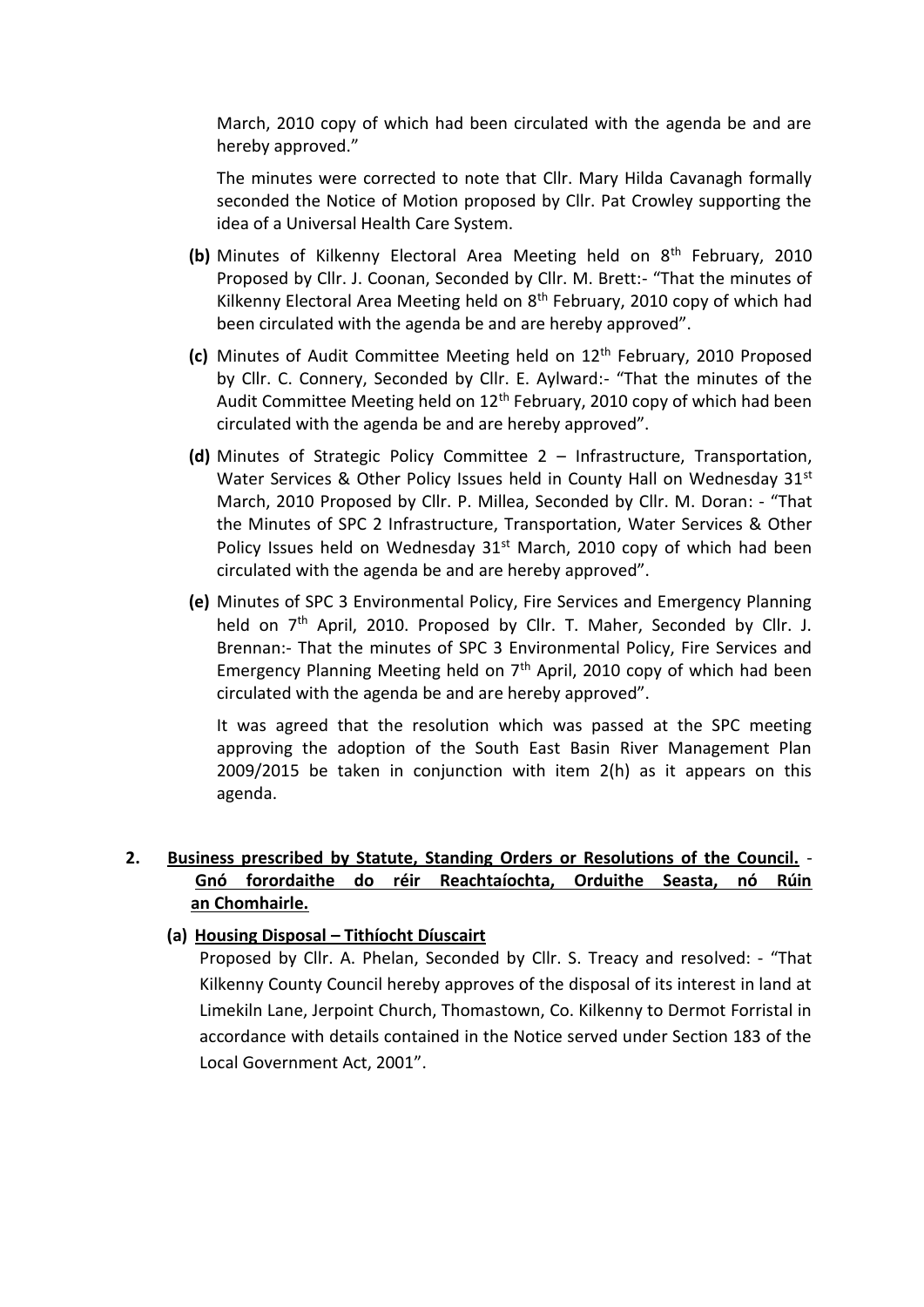### **(b) Community & Enterprise - Pobal agus Fiontar**

Report from the Arts Office – Deferred from March Meeting.

Mary Butler Arts Officer gave a detailed presentation which was welcomed by members. It was agreed that the text of the presentation be forwarded to all members. Following the presentation there were a number of questions from members which the Arts Officer answered. Members expressed concern regarding the impact of the cut backs which had taken place in funding to Arts from the Council budget in recent years.

Contributions Cllrs. J. Coonan, J. Brennan, A. Phelan, M. Noonan, A. McGuinness, B. Manning, T. Breathnach, P. Cuddihy, C. Connery, P. Crowley, F. Doherty, T. Maher.

# **(c) Planning - Pleanail**

Addition to the Record of Protected Structures – RPS entry for C696 Castlecomer Creamery Site.

Proposed by Cllr. J. Brennan, Seconded by Cllr. M. Shortall and resolved: - "That the error made in the compilation of the minutes of the Council meeting of January 15<sup>th</sup> 2010 in relation to the proposed addition reference C696, Castlecomer Creamery Site be rectified and that the RPS entry for C696 be amended to: Castlecomer Creamery Site, Structure No. 1 only (as per Carrig submission of 15<sup>th</sup> October 2009)"

# **(d) Roads – Bóithre**

- •National Roads Authority Bridge Management Programme
- Proposed Section 85 Agreement with Kildare County Council
- Proposed Section 85 Agreement with Offaly County Council

It was proposed by Cllr. M. Shortall, Seconded by Cllr. T. Maher and resolved:- "That Kilkenny County Council resolve to enter into a Section 85 (Local Government, Act 2001) Agreement with Kildare County Council, who will act as Client, for the purposes of expansion, joint, replacement, water proofing and/or resurfacing on National Road Bridges at Dysart and Ballyragget

Kilkenny County Council further resolves to enter into a Section 85(Local Government Act, 2001) Agreement with Offaly County Council who will act as Client, for the purposes of Bridge Rehabilitation Work on the National Road N76 Bridge at Kilbride"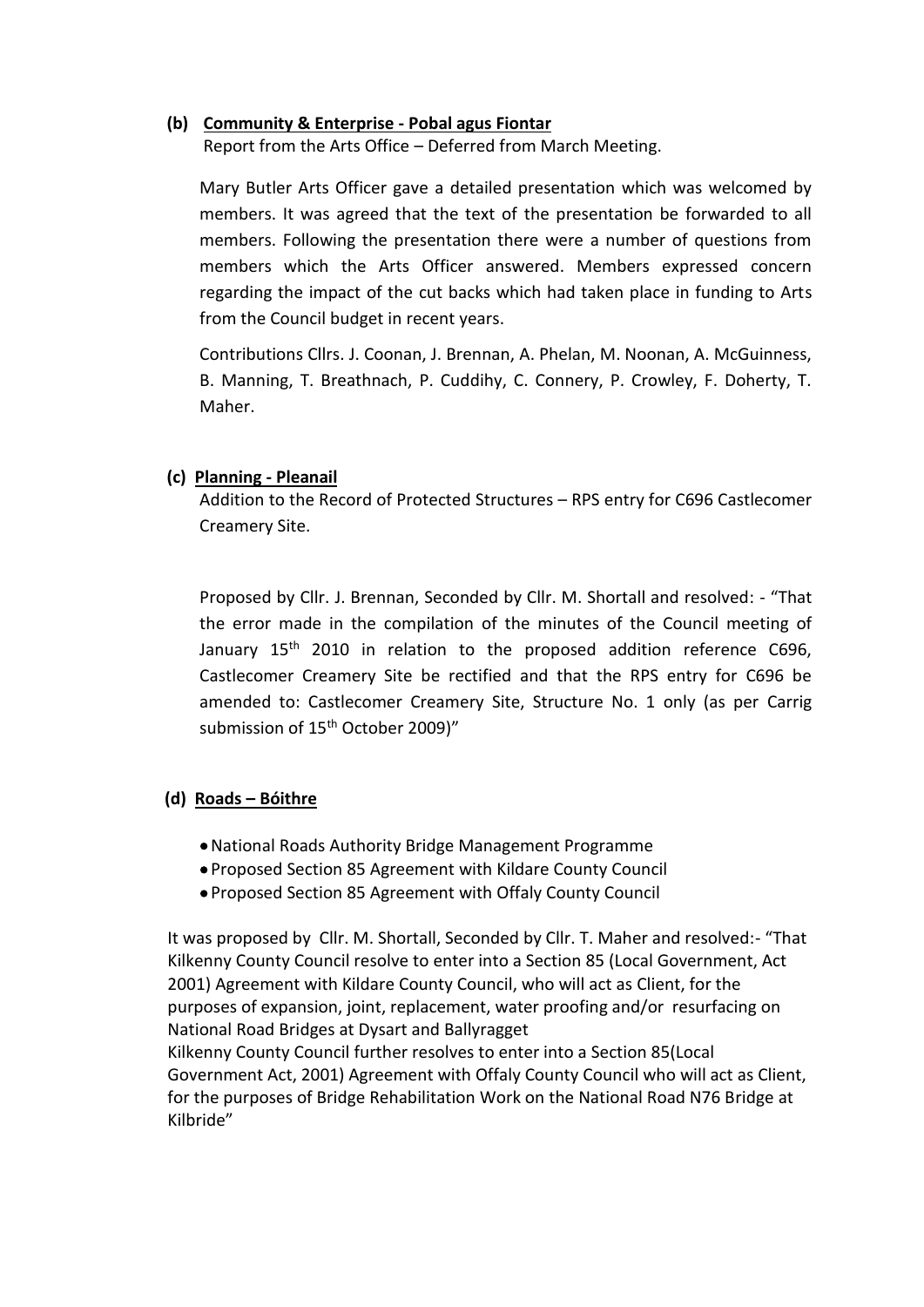#### **(ii)** 2010 Roadwork Scheme

This item was presented by John Mulholland, A/County Manager who drew member's attention to the main features within this scheme.

Following this presentation there were a number of queries from members regarding the scheme to which Mr. Mulholland responded.

Members contributing noted:-

- The decrease in grant support due to restraints on public expenditure.
- The need for signage from Waterford coming into South Kilkenny.
- The need for maintenance around the new motorways in the County.
- The absence of funding for public lighting and footpaths within the Roadwork's Scheme.

It was noted by Mr. Mulholland that there was still money available under the School Safety Programme. Following discussion on this item it was proposed by Cllr. Pat O' Neill, Seconded by Cllr. Sean Treacy and resolved:- "That the Road Works Scheme for 2010 as presented to members be and is hereby approved".

A further resolution was Proposed by Cllr. P. O' Neill, Seconded by Cllr. S. Treacy "That Kilkenny County Council write to the Department of Transport seeking approval for 2% of the overall funding to be allocated to public lighting and maintenance of footpaths"

Contributions Cllrs. P. O' Neill, S. Treacy, P. Dunphy, C. Connery, T. Breathnach, T. Maher, C. Long, M. Doran, E. Aylward, F. Doherty, M. H. Cavanagh, M. Brett.

**(iii)** 2010 Revised Special Speed Limits for County Kilkenny.

It was proposed by Cllr. M. H. Cavanagh, Seconded by Cllr. M. Doran and resolved:- "That the County Council of the County of Kilkenny of the powers conferred on them by Section 46 of the Road Traffic Act 1961, as inserted by Section 33 of the Road Traffic Act, 1994 and Section 9 of the Road Traffic Act, 2004 and with the consent of the National Roads Authority, hereby make Special Speed Limit Bye Laws in respect of the area comprising of the administrative County of Kilkenny in accordance with the report attached and forwarded to members on the 16<sup>th</sup> of April, 2010.

Contributions Cllrs. M. H. Cavanagh, T. Maher and P. Millea.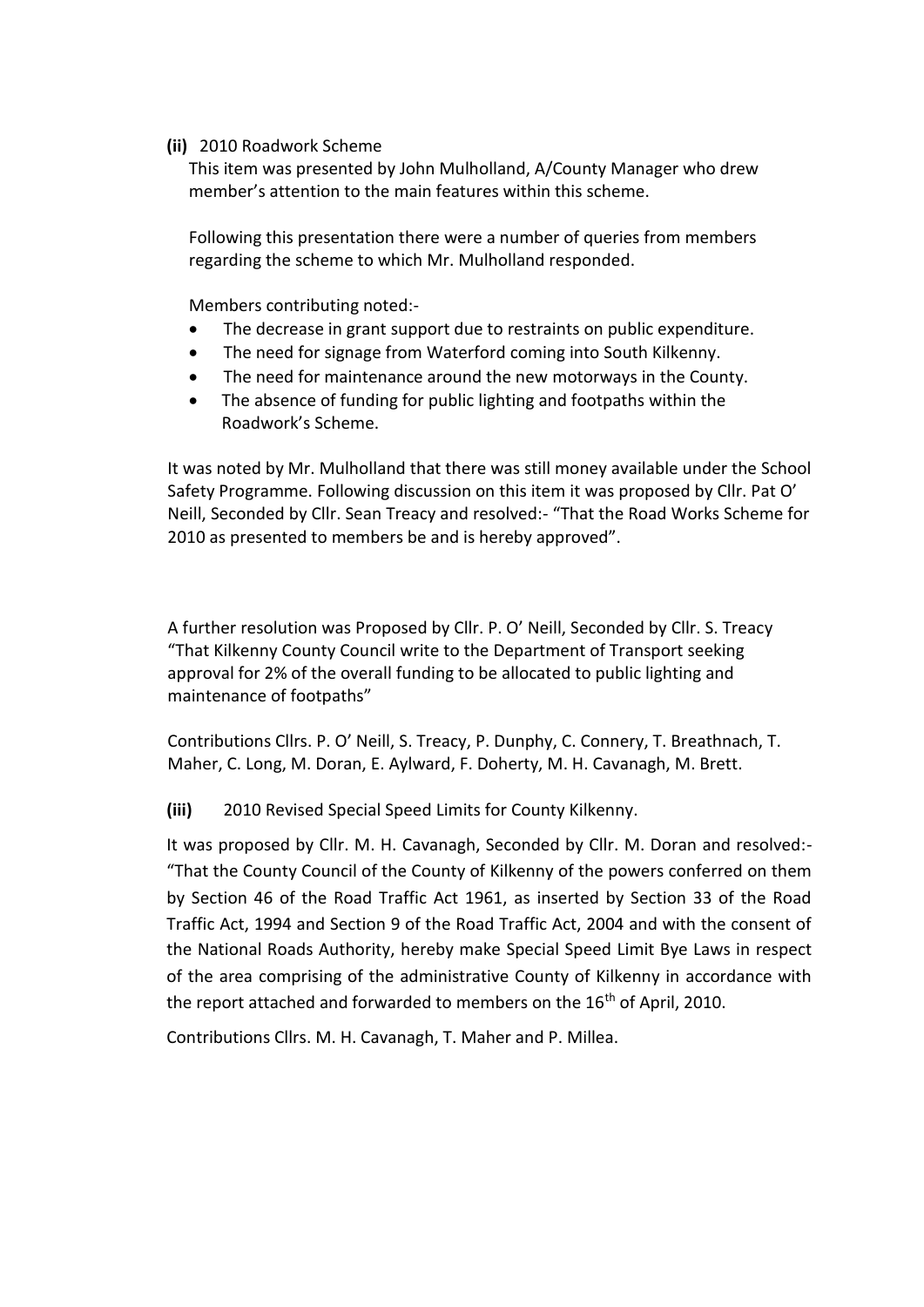#### **(e) Housing – Tithíocht**

**(i)** Quarterly Housing Report – 31st March 2010

There were a number of questions regarding this item. It was agreed that the response to these items would be made at the next meeting of Kilkenny County Council.

Contributions Cllrs. A. McGuinness, M. Fitzpatrick, A. Phelan, P. O' Neill, J. Coonan, M. Doran, P. Dunphy, T. Maher, B. Manning, M. Shortall, A.M. Irish, E. Aylward, J. Brennan, M. O' Brien.

At this juncture it was agreed to proceed to Item 8 on the Agenda Education and Training.

#### **8 Education & Training**

Proposed by Cllr. M. Shortall, Seconded by Cllr. P. Millea and resolved: - "That the Schedule of conferences and summary proceedings as presented be and is hereby approved".

### **Housing – Tithíocht**

Draft Scheme of Letting Priorities – Deferred.

# **(h) Water Services - Seirbhísí Slántaíochta**

South Eastern Draft River Basin Management Plan 2009-2015 (Draft Plan and Report already circulated) To consider the following resolution "That we the members of Kilkenny County Council hereby approve the adoption of the South Eastern River Basin Management Plan 2009-2015 in accordance with the European Communities (Water Policy) (Amendment) Regulations 2010 (S.I. No. 93 of 2010)".

At the commencement of this item the Cathaoirleach read out a statement which would form the text of any subsequent resolution on this issue. At this juncture it was proposed by Cllr. M. H. Cavanagh, Seconded by Cllr. P. Millea and resolved "That Standing Orders be extended for a period of 15 minutes to allow discussion on this item to be completed".

It was proposed by Cllr. M. H. Cavanagh, Seconded by Cllr. P. Millea and resolved:- "That in exercise of powers conferred by Section 131 of the Local Government Act 2001(37) of 2001 and the European Communities (Water Policy) Regulations 2003 as amended, this Council hereby resolves to make the South Eastern River Basin Management Plan 2009-2015 subject to the removal